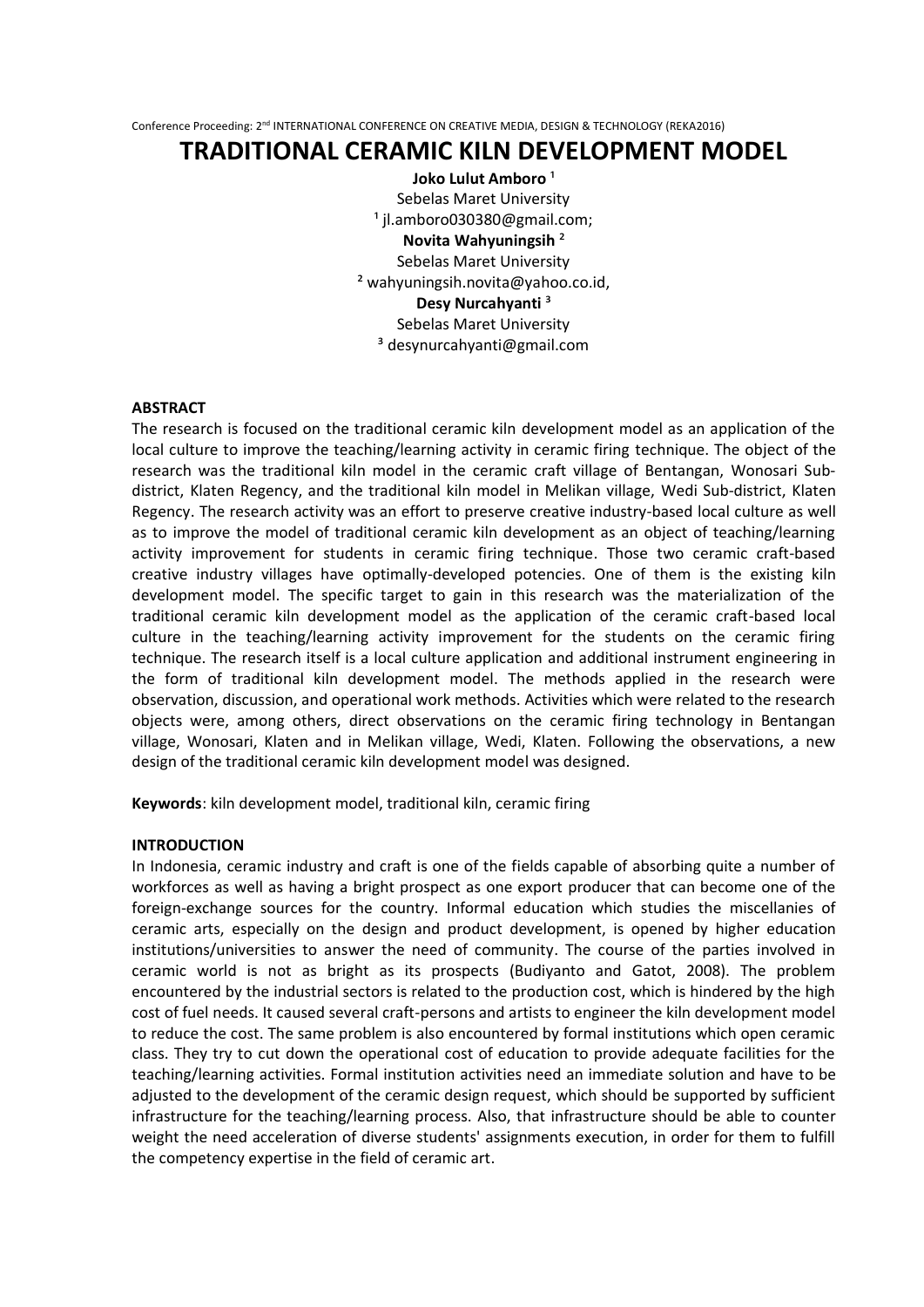One way out is by developing the traditional kiln model which has already existed in ceramic craft villages based on creative industry. The examples are ceramic kiln model in Bentangan village, Wonosari sub-district, Klaten and the kiln model in Melikan village, Wedi sub-district, Klaten regency. Those two models in two villages are processed and developed in such a way that they bring out the traditional kiln development model which can broaden the students' outlook in the teaching/learning process. Traditional ceramic kiln is ceramic kiln which uses woods and straw as its fuel. That kind of kiln is usually utilized by the craft-persons in the ceramic crafts village of Bentangan, Wonosari subdistrict, Klaten regency and in the ceramic crafts village of Melikan, Wedi sub-district, Klaten regency. The traditional ceramic kiln is the kiln used to fire ceramic with the maximum temperature of  $700^{\circ}$ C. Ceramic that is fired in that kind of kiln is low-temperature fired ceramic, which has a terra cotta color. For the kiln to reach higher temperature, the kiln has to be design in such a way that it is able to absorb heat longer. The material that is used in the making of that traditional kiln also plays an important role. If the material used in the making of the kiln does not absorb the heat too much, the heat itself will be used in a maximum way in the firing process, and as such, it will be more efficient The emerged problem is connected to the problems encountered by the industrial sectors which are related to the production costs of the firing process. Some craft-persons are hindered by that problem. Therefore, one way to solve the problem is by the engineering of local culture-based kiln development model. That way, the ceramic kiln model can be developed, yet it will still be oriented to the existing traditional ceramic kiln. A similar problem is encountered by formal institutions which open ceramic classes. The formal institutions attempt to cut down the operational cost of education to provide sufficient facilities for the teaching/learning activities. Formal institutions' activities need an immediate solution and have to be adjusted to the development of the ceramic design request, which should be supported by sufficient infrastructure for the teaching/learning process. Moreover, that infrastructure should be able to counter weight the acceleration of need for the execution of students' diverse assignments, in order for them to fulfill the competency expertise in the field of ceramic art.

#### **LITERATURE REVIEWS**

All forms of arts and aesthetical expressions that are present and developed in every culture tend to differ, in style and expression, and each has its own unique characteristics (Kartika, 2007). Koentjaraningrat (1980) states that culture is the whole system of ideas, actions, and works of human being in community life. Other than the ceramic produced by craft-persons, one culture product found in pottery crafts-person community is the ceramic kiln itself. There are numerous forms of kiln made by ceramic craft-persons. Kiln is a vital instrument in ceramic industry. There are many types of kiln used in ceramic industry. The ceramic craft-persons commonly utilize village kiln to fire their products. The village kiln is usually made of bricks, cylindrical in shape or in the form of box. The top of the kiln is opened, and it is used to stack the ceramic produces made by the crafts-persons (Razak, 1992). The village kiln is also known as periodic updraft kiln. This kind of kiln has several advantages, some of which are as follows: Since it is made of bricks, its building construction is easy and inexpensive. It is also inexpensive and easy to maintain, and its operation is simple too. However, from the point of view of ceramic safety during the firing process in the updraft kiln, the fire can come into contact with the ceramic being fired, and as such, can damage the goods. Other shortages of the periodic updraft kilnare that the attained temperature is about  $700\degree$ C; it is difficult to reach the temperature homogeneity; and it causes uneven maturation. Usually, the products that are near the fire experienced a lot of damages, since their maturation process occurred earlier than the product on the upper part of the kiln. Moreover, this type of kiln is also fuel consuming (Ponimin, 2010). Each kiln has its own construction characteristics, which are affected by the type of each kiln itself. Each kiln has basic structure to be met as a ceramic kiln requirement. Important parts of kiln are: kiln foundation, fire mouth, kiln roof, kiln floor, canal, chimney.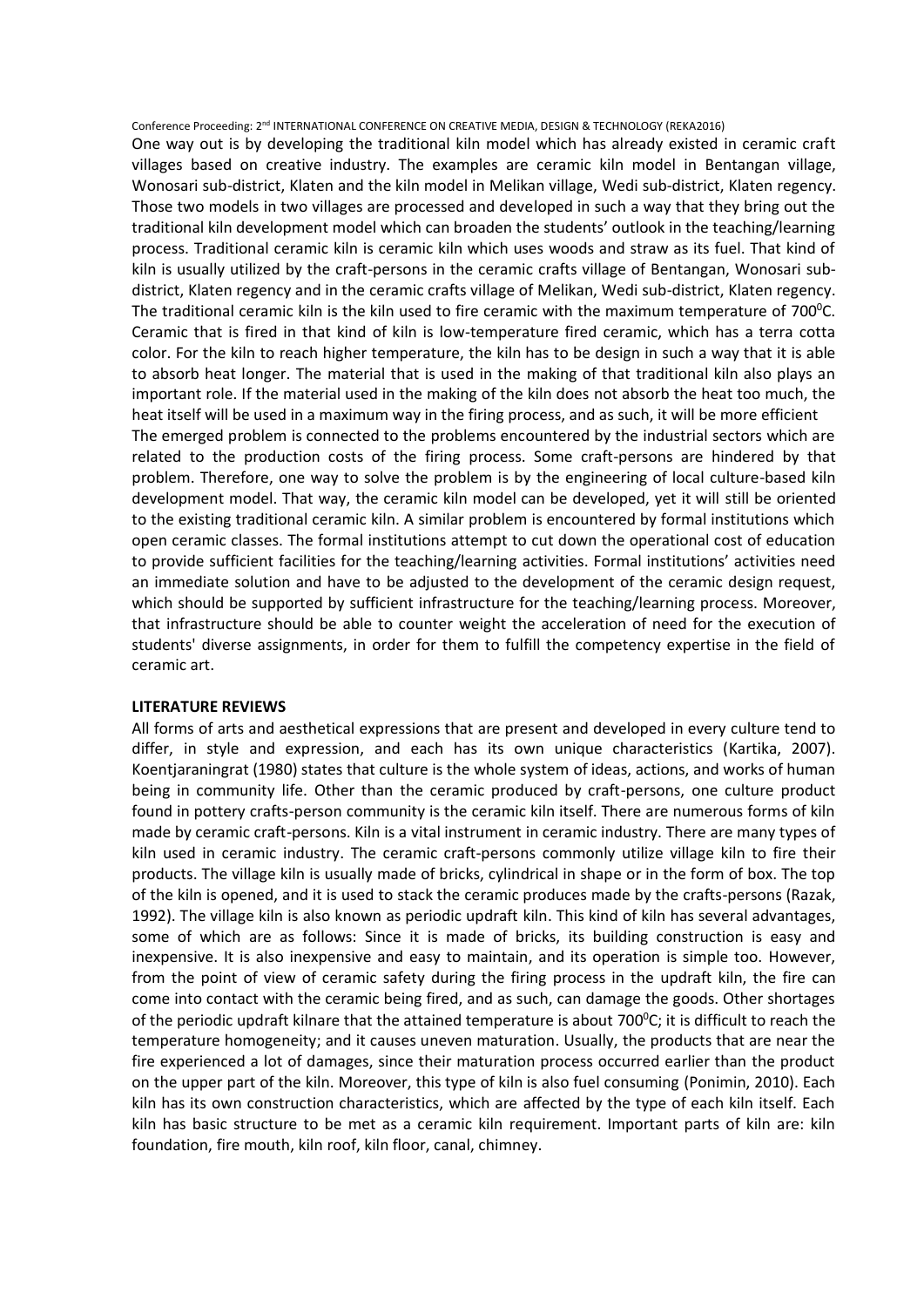# **PROBLEMS STATEMENTS**

The problems which will be raised in this study are:

- 1. Related with the problems that faced by the industrial sector related production costs are constrained because the combustion process, make some craftsmen and artists reduce costs by combust furnace engineering development models based on the local culture.
- 2. It is also faced by the formal institutions that operated ceramics class, which is try to reduce the operating costs of education to provide facilities for teaching and learning activities.

Activity on formal institutions requires an urgent solution, because it must adapt to develop ceramic design requests that should be supported with adequate facilities for teaching and learning process. In addition, the opened acces fasilities should be able to balance the acceleration of student project target to full fill for all of ceramic art competency.

# **METHODOLOGY**

The research was a long sequence of recurrent meticulous experiments. It was divided into two stages; the first stage was the preparation and try-out phase and the second was the adjustment or stabilization of the first stage process and the product development (diversification). The research was located in two villages; Bentangan ceramic center village, Wonosari sub-district, Klaten, which is located about 25 km south of Solo and Melikan ceramic industry center, Wedi sub-district, Klaten, which is located about 50 km south of Solo. Each ceramic craft center village has the potency of its own specific traditional kiln. The still-utilized-traditional ceramic kiln in each craft village has its own characteristics. Those kilns were then developed to be a new finding for the traditional ceramic kiln requisite based on the local culture. That kiln model was expected to be able to support the ceramic students' teaching/learning activities.Those two locations were expected to be able to complete the need for the data and information which would then be integrated to answer the problems related to the engineering of the traditional ceramic kiln. The location for the construction of the new kiln design was in the ceramic laboratory of the Study Program of Fine Art, the Faculty of Fine Art and Design, Sebelas Maret University. The research was executed in several consecutive sequences as follows:

(1) **The technological study of the firing process and the construction of the traditional kilns located in Bentangan and Melikan villages**: The stage was intended to compare the kiln constructions and the temperature stances in the pottery firing in the two villages of Bentangan and Melikan. The attainable maximum temperatures in the pottery firing in those two locations were acutely needed as a data to be analyzed meticulously. Moreover, the data on the length of the firing with the attainable maximum temperature were also considered in analyzing the problem. The constructions of those kilns in those two villages were vastly different, and as such, a more detailed description was required to be discussed in the following chapter.

(2) **The meticulous designing of the ceramic kiln concept design**: Based on the first point analysis, temporary deduction on the kiln concept to be constructed was drawn, that was ceramic kiln which was more efficient than the present ceramic kilns in Melikan and Bentangan villages. The kiln would be used in the teaching/learning activities in the ceramic studio of Fine Art, Sebelas Maret University.

(3) **The construction of ceramic kiln prototype**: The prototype construction was really required as a medium to visualize the created kiln design. The prototype disclosed the constraints encountered in building the kiln construction.

(4). **Ceramic kiln function and performance trials**: After the prototype of the kiln construction was built, it needed to be tested. The result of the test demonstrated the strength of the kiln construction.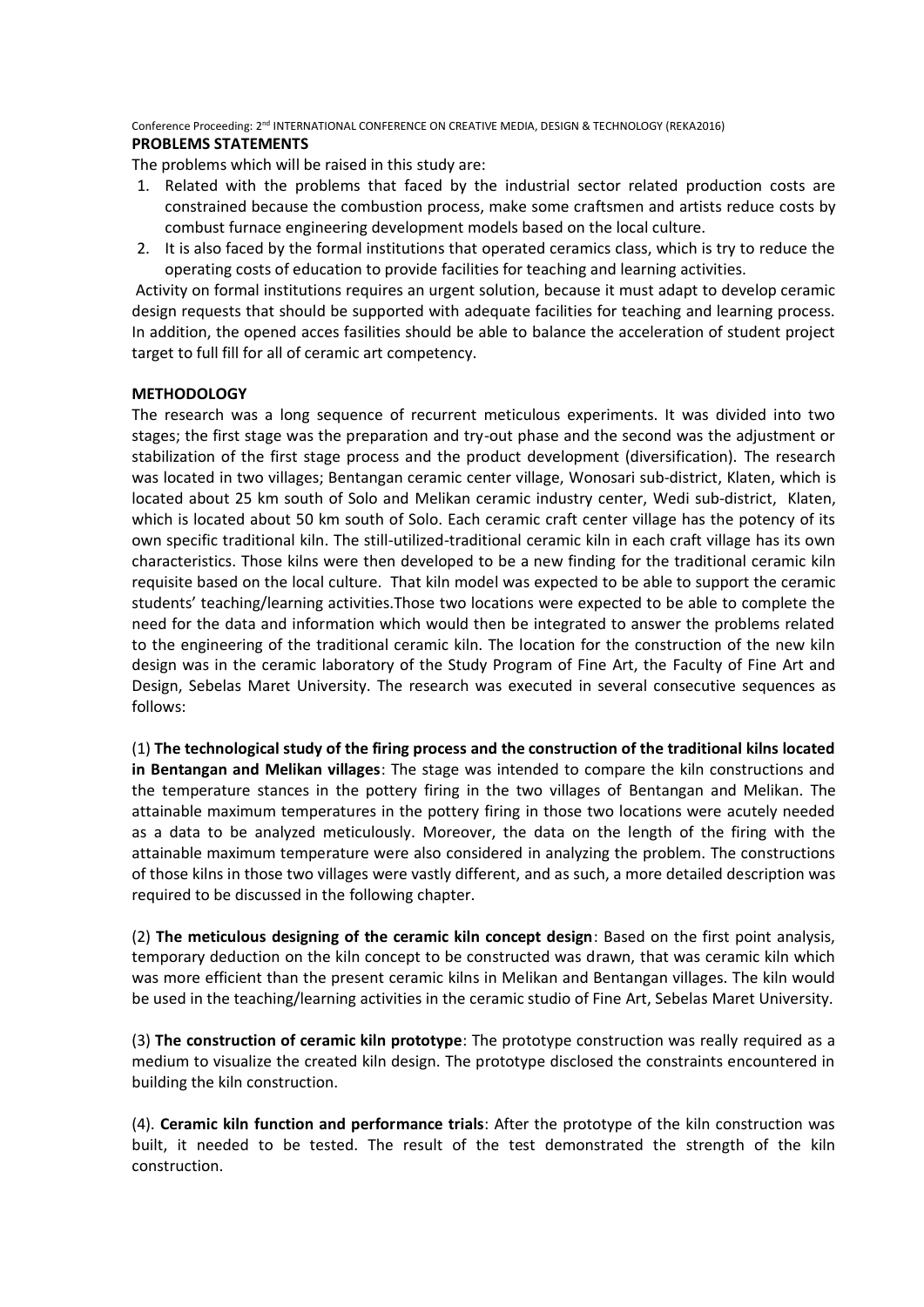(5) **The assessment of the ceramic kiln trials result**: Following the ceramic kiln prototype assessment, its firing result needed to be tested

(6) **The performance analysis evaluation and ceramic kiln improvement**: The firing result test in the assessment stage enabled the evaluation of the kiln performance. The evaluation brought result which made the correction of the kiln construction possible, which in turn, would result in efficient kiln construction and the firing result with the maximum attainable temperature.

(7) **Making the research report**. The data analysis was carried out by using interaction as well as experimental analyses. The interaction analysis was performed since it was in line with ethical research and analysis interpretation, so that the data that were generated would be in harmony with the EMIC research. The interaction analysis was carried out to find out the common threads of the data that were already generated. The research analysis that was performed was an inductive one, which meant that all data conclusions were formed based on all information collected from the field. The analysis process was executed from the beginning of the research or since the data gathering, and it was compared with other data that were related to the objectives of the research. The data process consolidation and intensification were always performed in the form of cycle as verification.

According to Miles & Huberman, 1984, interactive analysis model has three analysis components, namely: data reduction, data presentation, and conclusion drawing or verification. The activities are performed interactively and the data gathering process is a cyclical process (Sutopo, 2006). Interpretation analysis was executed to draw conclusion out of several data sources, so that its result would be more objective. Interpretation analysis was performed in the research, the firing process technological assessment, and the construction of the traditional kilns which were existed in Bentangan and Melikan villages.

## **RESULTS & DISCUSSION**

Prior to executing the core research activities in the forms of trials and testing, several points needed to be prepared to ensure smooth and correct process and the attained product would be optimum. The assessment stage covered the assessment of the used kiln model and the firing process temperature. The stage specified the result of the engineering of the kiln development based on the local culture as well as the cutting down of the operational cost of education in the teaching/learning activities. The technological assessment stage was divided into four phases as follows:

## **1. Kiln Model**

The research took two examples of kiln model in Bentangan and Melikan villages. The Bentangan kiln model used by the craft-persons is classified into primitive/early kiln (*tungkuladang*). It was placed on open area. The villagers commonly used their field or yard to place the early kiln to fire their products. Nowadays, the primitive/early kiln has already undergone a little bit of change. In the past, early kiln did not have any roof. Now, a roof is added to the structure so that their products do not catch any rain when they do the firing activities during the rainy season.

#### a. Bentangankilm model

Bentangan village is a village located approximately 25 km on the south of Solo city. Bentangan villagers traditionally make their life out of lumps of clay. They fashion the clay into products, which upon drying, then fired. Those hand-made products are commonly known as *gerabah* (pottery). Patience and perseverance are required in the pottery making process. Working and fashioning a lump of clay into valuable products are Bentangan villagers' daily life. The pottery making process is not that simple. It goes through the process of clay processing, forming, and product drying. Once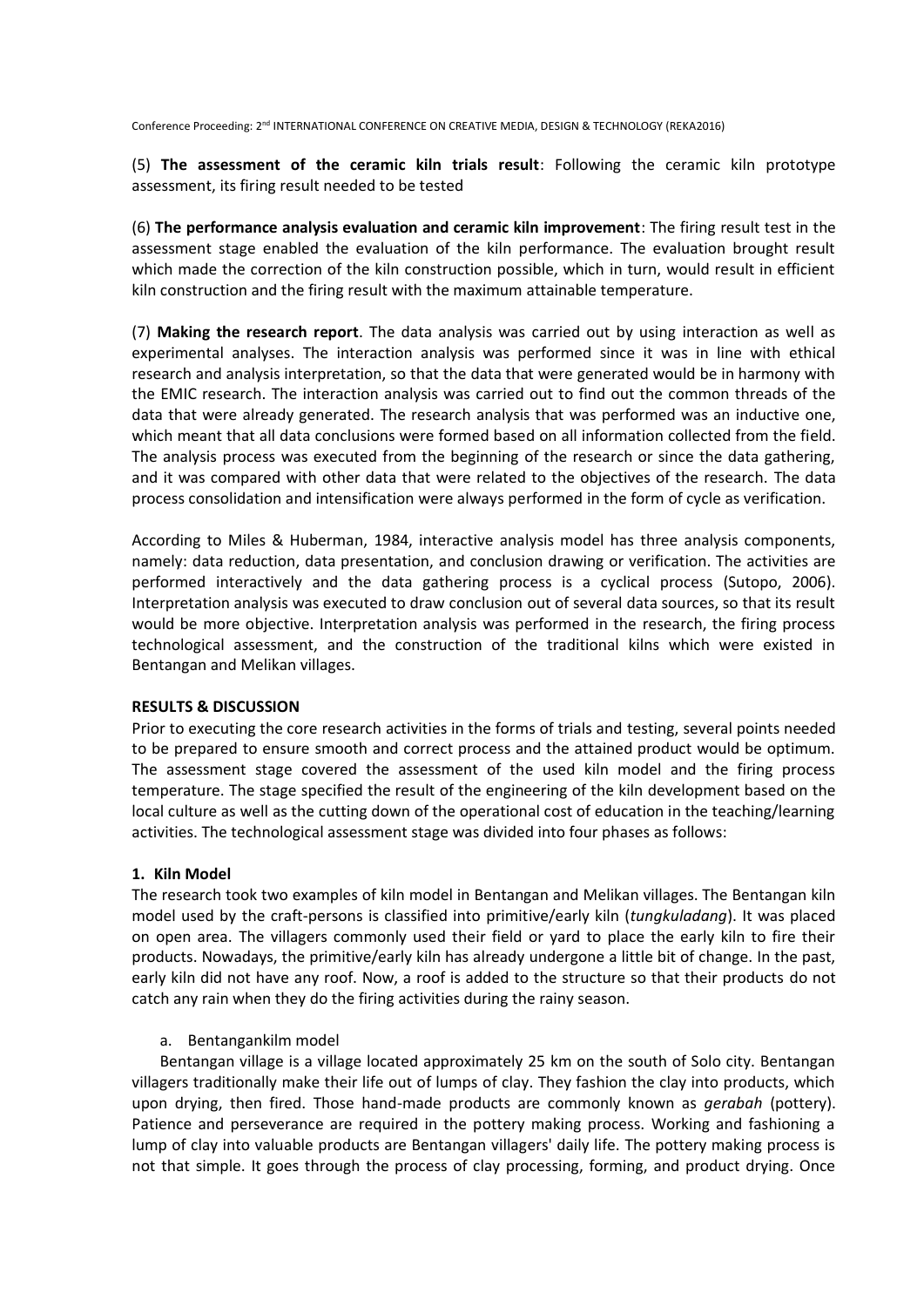Conference Proceeding: 2<sup>nd</sup> INTERNATIONAL CONFERENCE ON CREATIVE MEDIA, DESIGN & TECHNOLOGY (REKA2016) the products dried off, it is fired. Pottery firing is the final process prior to being marketed. The kiln in Bentangan village is primitive/early kiln. The Bentangan villagers commonly used their field or yard to place the early kiln to fire their products. Their pottery production covers a whole range of household utensils such as *anglo* (charcoal stove made of pottery), *keren*(wood fueled stove made of pottery), *wajan*(skillet made of pottery), *cowek*(mortar made of pottery), *kendhil*(pot made of pottery), *gentong*(water jar made of pottery/clay jar), and *padasan*(water jar made of pottery/clay jar, to contain water used for ablution). Usually, they fire the pottery in the morning and afternoon (Wahyuningsih, 2007).

Based on the field survey, herewith is the specification of the Bentangan kiln construction.





Fig. 1. Kiln model in Bentangan village. (Photo: Novita, 2014)

The kiln in Bentangan village is a somewhat improved early kiln (*tungkuladang*), with roof tiles and four supporting brick pillars. Those pillars' height is 1.75 m. It is roofed so that the fired ceramic will not get wet during rainy season and the firing process proceeds smoothly. The kiln dimension is 2 by 2.3 meters. The kiln construction possesses two fireboxes which dimension is 42 cm in height and 42 cm in width. There are 36 fireboxes, connecting the firing with stacks of fired potteries. The brick construction is arranged a bit tight, to allow the heat to spread evenly over the fired potteries. This kind of kiln construction allowed much thermal energy generated from the firing wasted.

# **2. Ceramic Kiln Model in Melikan Village**

Melikan village, Wedi sub-district is one ceramic production center in Klaten regency. It is located approximately 50 km south of Solo city. The social, economic, and cultural condition of the Pager Jurang area offer a kind of beauty that is oriented to uniqueness that cannot be found anywhere else. Agrarian cultural nuance can still be found there despite the fact that Melikan is a ceramic production center. Melikan area is located at the foot of a hill. Every morning in every Melikan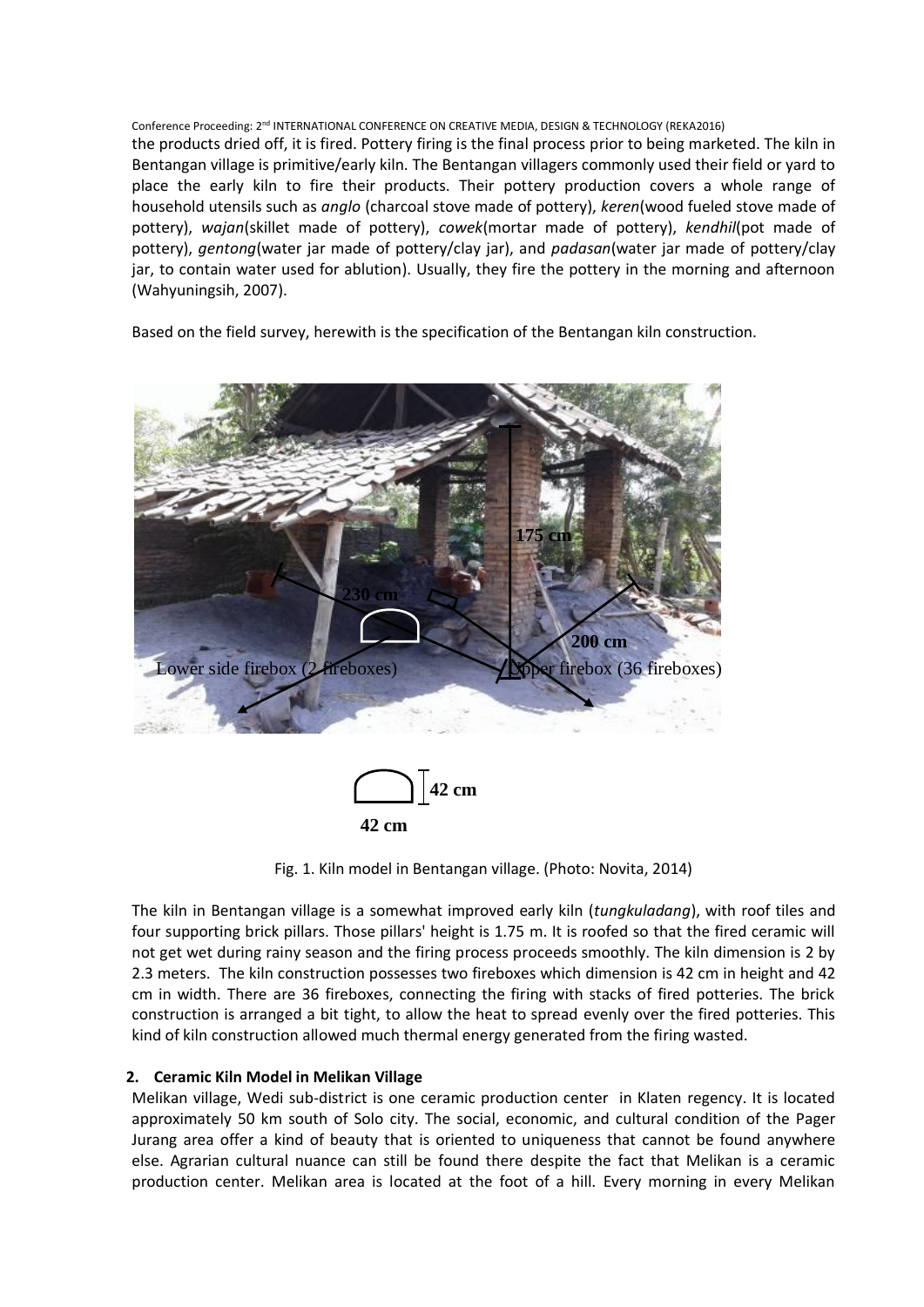Conference Proceeding: 2nd INTERNATIONAL CONFERENCE ON CREATIVE MEDIA, DESIGN & TECHNOLOGY (REKA2016) villager's home, very interesting rituals happen. In almost all households earning their living through making pottery, the villagers put out wet molded clay to dry under the sun in front of their house.The shapes are various; from *kendi* (water jug), *celengan* (piggy bank), and placenta container, to child's toys. Some of the crafts that they produce are *kendi* (water jug), *celengan* (piggy bank), pot, *kriuk* (pots to brew herbs made of pottery)*, kendhil*(pot made of pottery)*, wajan*(skillet made of pottery), *cowek*(mortar made of pottery)*,* and *padasan* (water jar made of pottery/clay jar, to contain water used for ablution) (Wahyuningsih, 2014: 1)

To fashion the ceramic products, they, usually the craft woman, utilize the angled potter's wheel. The men work on the smoothing or finishing parts. Some craft-persons create flower pots, approximately half a meter in diameter. To create pot or pottery that big, they employ flat potter's wheel. Those kinds of product are usually made by men. Each rotating technique (angled and flat) has its own weaknesses and strengths. The angled potter's wheel can only fashion a small format pottery, about 40 cm in length and 30 cm in width. By employing this technique, a large number of quantities can be gained at a relatively short time. Also the technique and the earth gravitation make for an easy and untiring works. On the other hand, when operating the flat potter's wheel, it is heavier to haul the clay up. Its strength lay on the fact that it helps to fashion bigger forms of pottery such as *jambangan* (big vessel), *gentong* (big water vessel), or pot. They still employ traditional kiln for the firing process, with wood, straw, and wet leaves as their reduction fuel. The Melikan kiln can be cathegorized as open kiln, as there is only a wall surround it (Amboro, 2014). The following is the picture of the ceramic kiln in Melikan village, complete with its construction. Based on the field survey, the detailed construction of the kiln in Melikan village is presented below: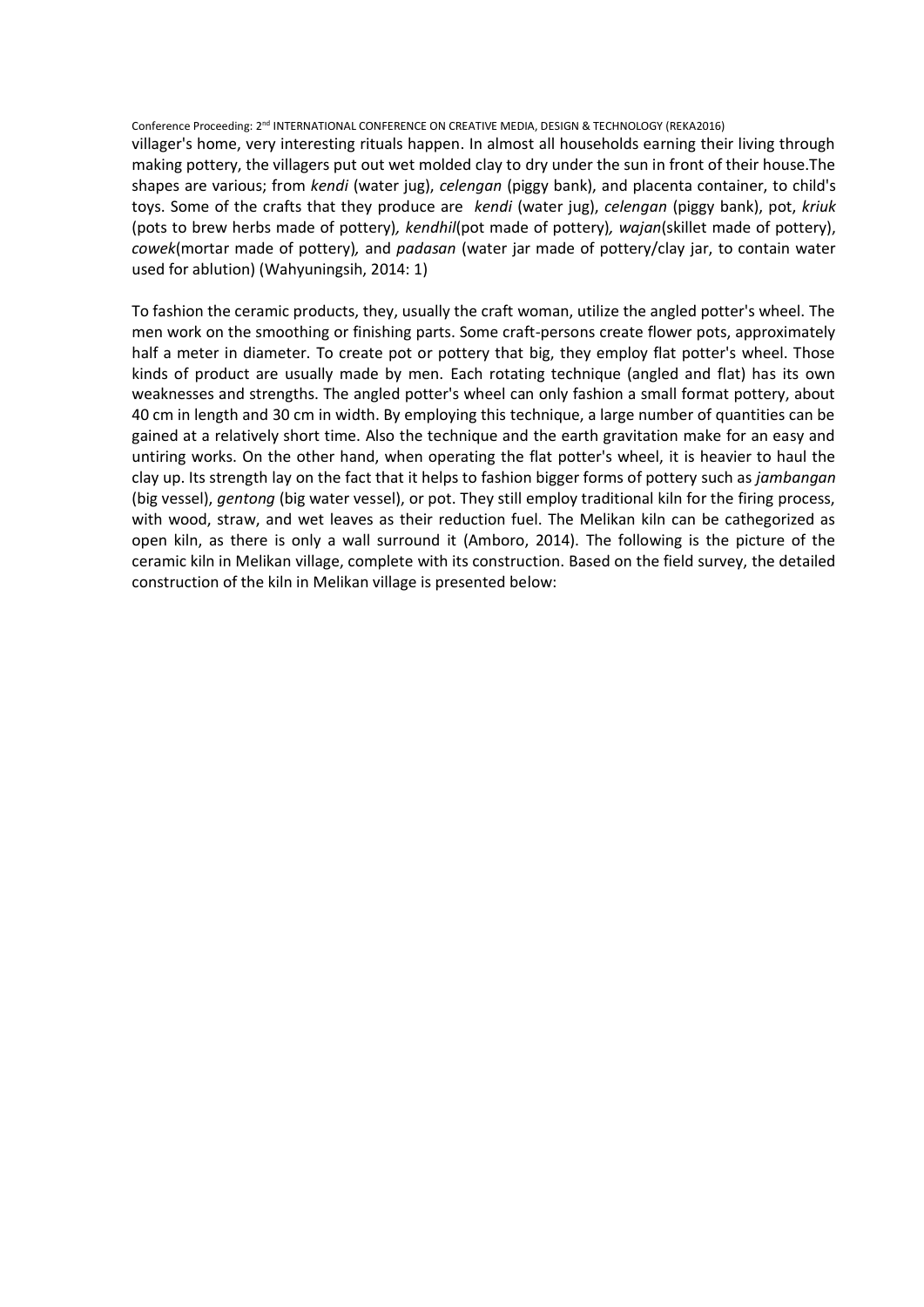## **250 cm**



Conference Proceeding: 2<sup>nd</sup> INTERNATIONAL CONFERENCE ON CREATIVE MEDIA, DESIGN & TECHNOLOGY (REKA2016)

Fig.2. The CeramicKiln in MelikanVillage. (Photo: Wahyuningsih, 2014)

That ceramic kiln in Melikan village is a cylindrical open kiln. Its construction is equipped with roof and sturdy pillars to give a shade. The roof is for the rain season, so that the fired ceramic does not get any rain, and the firing process can proceed smoothly. Specifically, the size of the ceramic kiln construction in Melikanvilllage can be depicted as follows: a cylindrical kiln, its height is 1.7 m and its diameter is 2.5 m. There are two fire mouths in the kiln, each is 40 cm in height and 40 cm in width. There are 46 fire holes, connecting the fire stokes with the stacks of potteries being fired. Its brick construction is a bit close-fitting, and thus is able to spread the heat to the fired pottery evenly. When it is compared to the construction of the early (field) kiln, the construction of the cylindrical kiln enables the energy that is used to fire to concentrate and not much energy is wasted.

## **3. Temperature of the Firing**

a. The Firing in BentanganVillage

In this firing process, a meticulous observation of the firing process was executed. The firing monitoring was done every ten minutes. By recording the result of the firing and the fuel disparity in that ten minutes, it was expected to discover the behavior of the fire meticulously, as well as to clearly monitor the recording of the firing results, both the fire behavior and the fired goods. Ceramic firing in Bentangan village occurred fast, more or less two hours. When the fire was lit up, the temperature was around  $32^{\circ}$ C. The temperature count and fire behavior were monitored every ten minutes. At the time of the try out, the goods being fired was pottery in the form of *keren* (wood fueled stove made of pottery) and *cowek*(mortar made of pottery). The maximum result of the temperature that was reached in the firing in Bentangan village was 690°C.

b. The firing in Melikan village

In the firing process in Melikan village, a meticulous observation of the firing process was also executed. The firing monitoring was done every ten minutes. By recording the result of the firing and the fuel disparity during the ten minutes, it was expected to discover the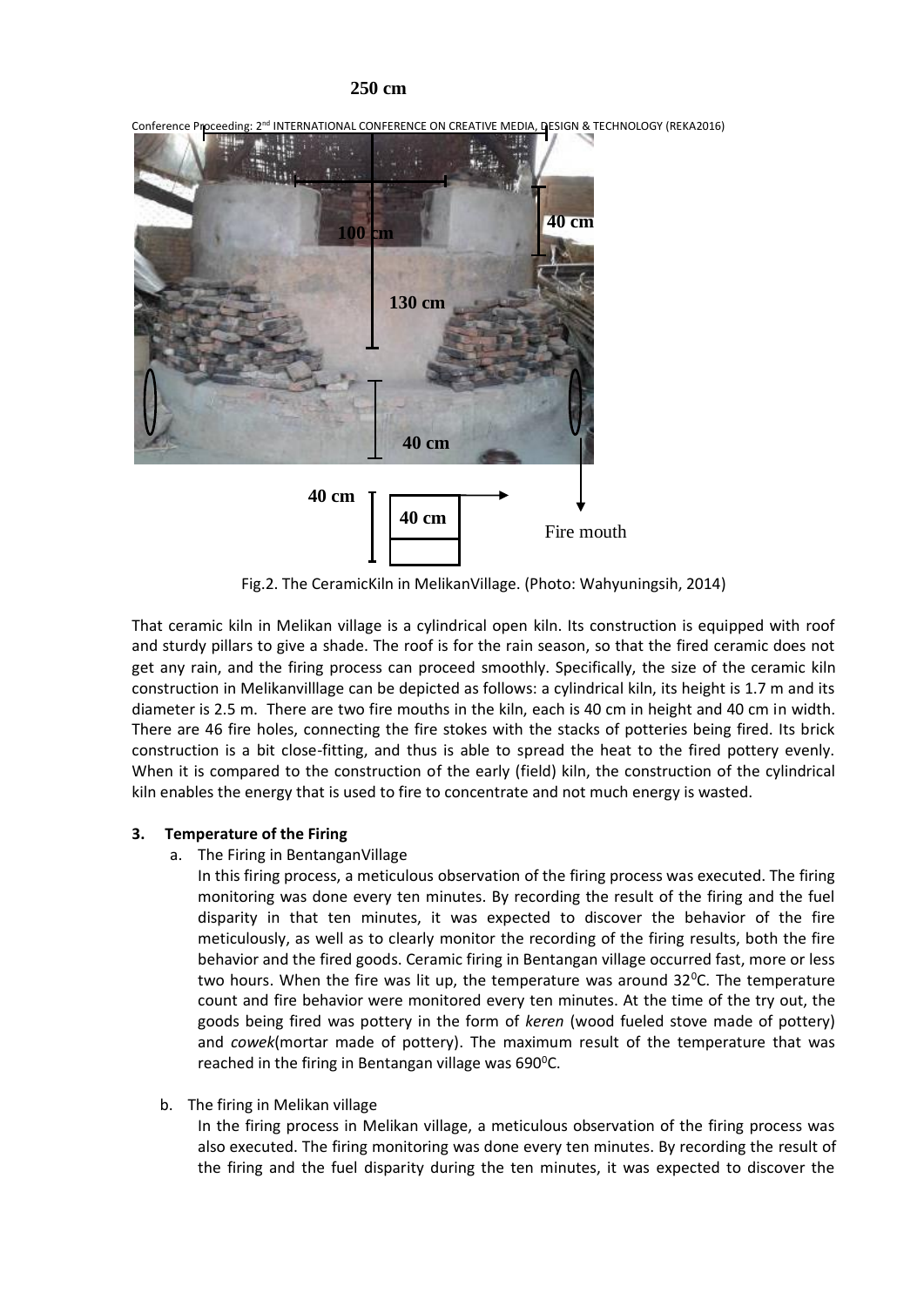behavior of the fire meticulously, as well as to clearly monitor the recording of the firing results, both the fire behavior and the fired goods. Ceramic firing in Melikan village took place for about 17 hours. When the fire was lit up, the temperature was about  $29^{\circ}$ C. The temperature count and fire behavior were monitored every ten minutes. At the time of the try out, the goods being fired was pottery in the form of bowl, frying pan, and cauldron. Small fire was lit up for ten hours until the temperature reached  $63.6^{\circ}$ C. The maximum result of the temperature that was reached in the firing in Melikan village was  $672\degree$ C on the twelfth hour. After the twelfth hour, the fire was put out and the smoking or reduction using wet leaves began. The leaves commonly used in the reduction process were those from the rain tree, *Munggur/Trembesi* (*Samaneasaman*). The smoking was executed for four hours. That four hour smoking resulted in the distinctive colored pottery products; gleaming black like copper. After the fire was put out and the smoking process completed, the acquired temperature was  $151.1^{\circ}$  C.

#### **4. Development of the Traditional Ceramic Kiln**

After studying the kiln models which exist in Bentangan and Melikan villages, the following stage is the process of creating the kiln based on those two kiln models in those two villages. That modified kiln construction can be viewed below: The height of the kiln is 116 cm; its length is 130 cm; and its width is 82cm. There are two circulation holes, namely: the fire mouths at the front of the kiln and the air circulation hole on the left. The dimension of the fire mouth is 46cm x 16cm x 40cm. The dimension of the air circulation hole is 25cm x 24cm. The kiln construction can be observed in the picture below:



After the making of the kiln construction finished, the next stage was the making of the ceramic kiln prototype. The phases were:

1. The material mixing process;

The material used in the kiln construction is stones that can withstand fire and a mixture to cement those fire resistant stones. The mixture is made of Pacitan clay, fire resistant brick grog, kaolin, and feldspar, the ratio being 2:2:1:1.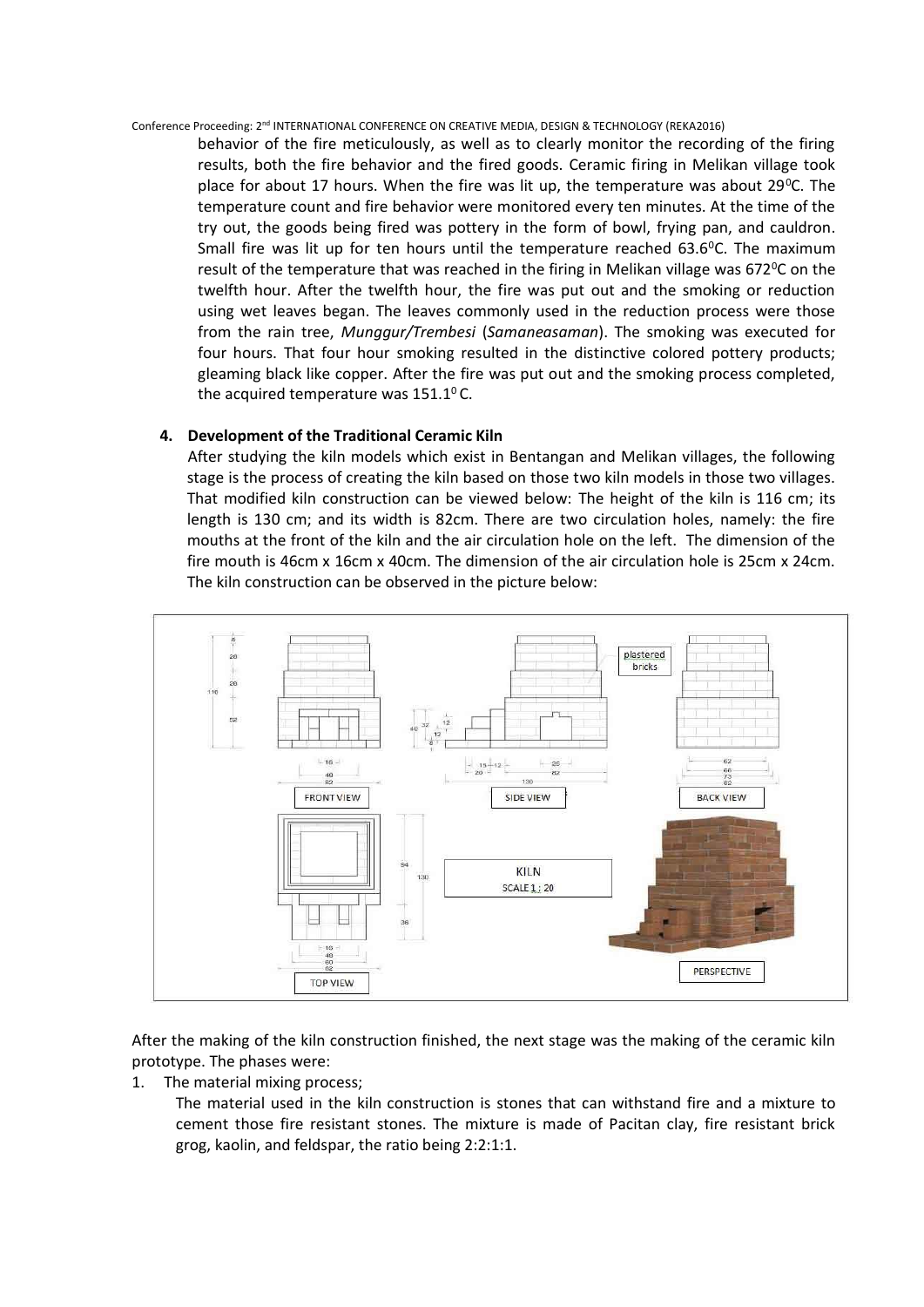2. The mixture mixing process

In the mixture mixing, a precise mixture formula was needed in order to be able to cement the clay into the fire resistant bricks perfectly. The water needed should also be measured according to the soil plasticity to ensure a perfect plasticity.

3. The kiln base making process

After the clay and grog mixture were mixed perfectly, the next step is the making of the base of the kiln. Fire resistant bricks were stacked alongside to form a rectangle.

4. The kiln making process

After the base, the kiln wall was built. By arranging the fire resistant bricks and cementing them with the clay mixture, the bricks were stacked up until it resembles a miniature of a temple..

The next step was the try out of the kiln function and performance. The phase was carried out to find out how good is the function of the kiln that was made as scientific development. Several points needed to be considered in the try out, namely: the firing process, the kiln durability, and the fire behavior. The testing process in that firing process used wood and coconut shells as its fuel. This developed kiln was projected to fire ceramic using woods as its fuel, as wood is still easily found near Sebelas Maret University campus as well as sold by several wood seller near Sebelas Maret University area. So are the coconut shells that can be taken freely from several iced young coconut drink sellers. They need only to be dried under the sun prior to be used as a fuel alternative. The kiln function tryout was needed since prior to be used in standard firing, the kiln should be totally dry. The fire resistant bricks and the cementing clay mixture should really be dried, without any water content inside its walls. That is so as not to hinder the absorbance of the heat energy during the ceramic firing. As such, it is hoped that the heat energy will really be focused on the fired ceramic alone. The ceramic kiln durability can be observed from the kiln performance try out. The result of the try out is that the kiln can be used to fire ceramic properly, as fit to its volume capacity. The volume capacity of this developed kiln is 0.8m<sup>3</sup>. Out of the function and performance try out, it can be concluded that the design of the developed kiln is suitable and that the kiln can work well in conformity to the operational standard of traditional ceramic kiln. The next step is the testing of the ceramic kiln try out stage. In this case, the firing process was executed slowly for eight hours. At the beginning, the noted temperature was  $28.03^{\circ}$ C. The temperature noting was taken every ten minutes in order to find out the track records of the fire behavior in the kiln intensively. In that firing process, on reaching the temperature of 100.43 $^{\circ}$ C, the temperature of the fire can be raised stably. On reaching 200 $\degree$  C, the kiln started to evoke embers and at the temperature of 225.2 $\degree$ C the fire temperature was raised. The noted maximum temperature was  $632.2^{\circ}$ C. During the try out process, there was no major obstacle; the wall of the kiln leaked several times and needed to be plastered. The hot air coming out of the stove was caused by the drying cement. The wall plastering used the fire resistant grout mixture to maximally reduce the heat, so that the heat energy will not be wasted and can be used maximally in the firing. The kiln tests were executed in two firing. The first firing reached up to 766.4°C, which was reached for 5 hours and 5 minutes. The second firing reached 850°C for 7 hours and 5 minute. The temperature recordings were made every ten minutes to discover the increasing temperature in the above kiln area and below kiln area, temperature discrepancy, the average temperature, and the estimated temperature turnover in the middle of the kiln. It can be concluded that this developed kiln can be utilized as an alternative ceramic kiln, which has already meet the operational standard of the traditional ceramic kiln. The standard temperature reached in a traditional kiln is about 600 $^{\circ}$ C. The temperature reached by this developed traditional kiln is 850 $^{\circ}$ C. The kiln construction is sturdy. The fuel used is wood, so that it is more efficient and economical than the kiln which fuel is gas.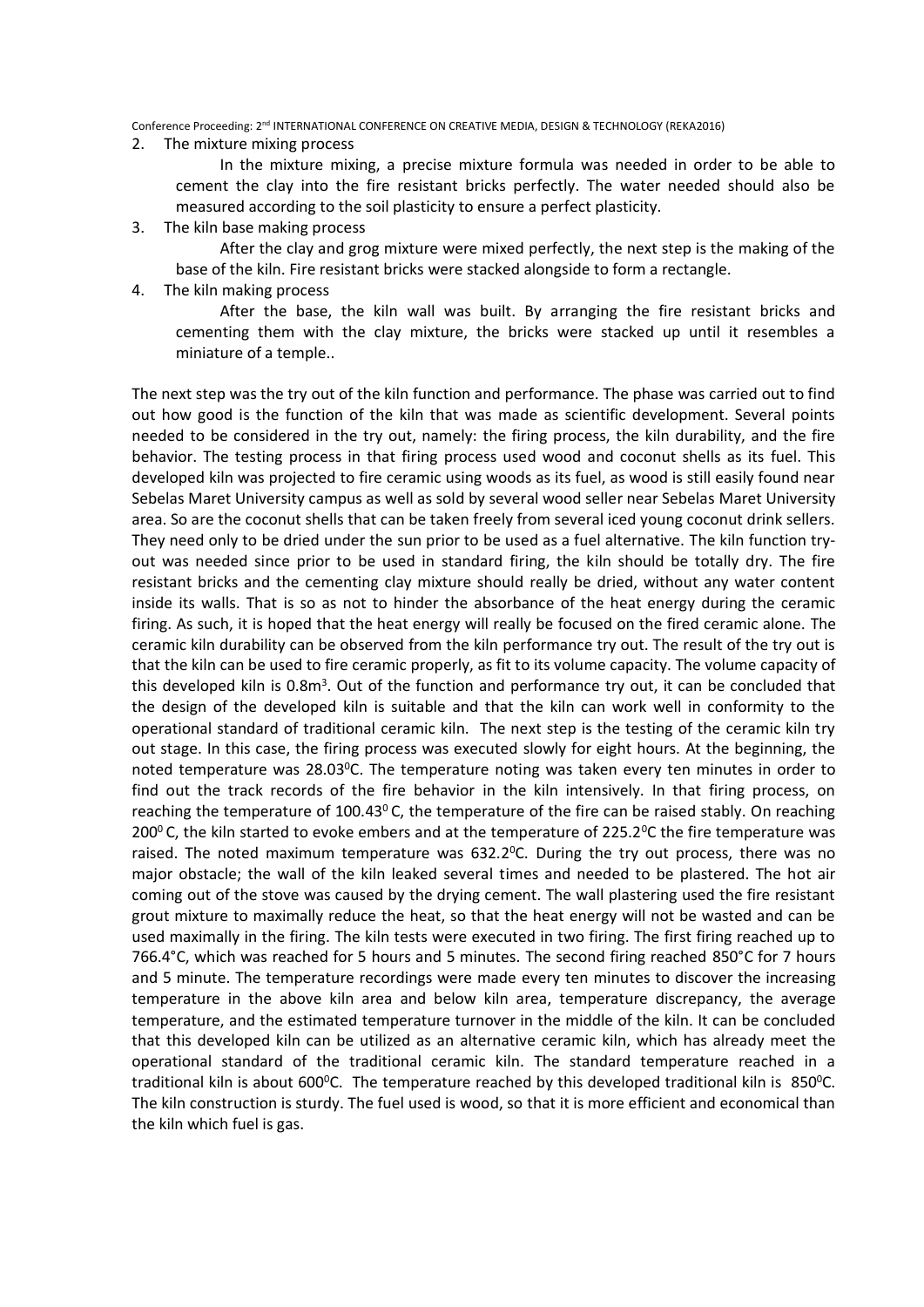

Fig.4. The perspective of the kiln model (Photo: Amboro, 2014)

#### **CONCLUSIONS**

The problems encountered by the industrial sector are related to the production cost which is hindered by high fuel cost. It causes several craft-persons and artists to reduce the cost by engineering the kiln model development. Similar problem is also faced by formal institutions which open ceramic class. They also try to reduce the operational cost of education to provide adequate facilities for the teaching/learning process. Activities in formal institutions need a solution, since it should conform to the development of the ceramic demand while also adjust to adequate infrastructure for the teaching/learning process. Also, those infrastructures should be able to cope with the acceleration of the needs of various students' assignments to fulfill the competency expertise in the ceramic art field. Based on the research the following conclusions are drawn: 1) the engineered developed kiln based on the local culture can reduce the cost of firing. Both the ceramic craft-persons and the formal institution can apply this developed kiln. 2) Moreover, in formal institution especially in ceramic classes, the engineered developed kiln can reduce the operational cost of education in order to provide adequate facility for the teaching/learning process. Hopefully, this research will trigger the spirit to execute researches related to kiln development. It is also expected that the future researches will be more innovative; in the design form, effectiveness, and efficiency, so that in can be employed more optimally for the research run.

#### **REFERENCES**

------------------------- .(2014). *KendiMelikandanPerkembangannya.*Surakarta: Penelitian. FakultasSastradanSeniRupaUniversitasSebelasMaret.

Amboro, JokoLulut.(2014). *InovasiDesainKerajinanGerabahBayat.* Surakarta: LembagaPengembanganPendidikan UNS.